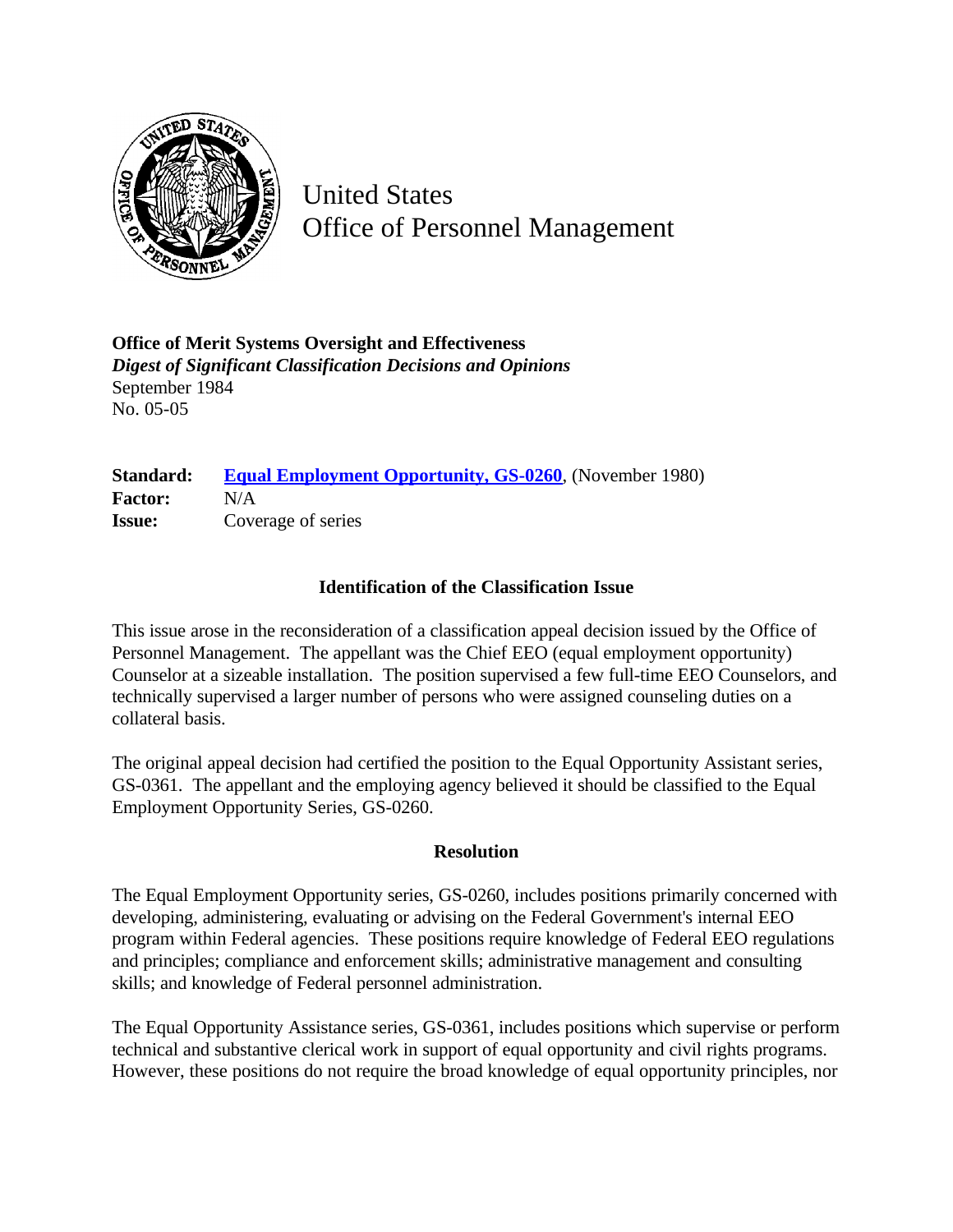## Digest of Significant Classification Decisions and Opinions, September 1984, No. 05-05 Page 2

the depth of skill in analysis, interpretation, and decision making that characterizes the GS-0260 series.

The appellant, as Chief EEO Counselor, managed the counseling and complaints program for the local installation and several field activities. This included responsibility for pre-complaint counseling, reviewing formal complaints for sufficiency, coordinating complaint processing, reviewing investigative reports and recommendations, and recommending action for adjudicating complaints. The appellant advised the head of the installation as well as lower-level managers and supervisors on the disposition of complaints and related EEO matters.

Much of the work related to complaint processing is procedural, and primarily requires knowledge of specific rules, regulations and procedures. For example, counselors make sure the correct chain of command and timetables are followed, and advise complainants of proper procedures. However, the Chief EEO Counselor also performed substantive work, such as reviewing internal regulations and instructions, developing policies and procedures for counseling and complaint processing, and advising managers on the resolution of potential EEO problems. The appellant developed long- and short-range plans, set goals and objectives, developed budget estimates to achieve these goals, and conducted orientations to increase managers' awareness of their EEO responsibilities. The appellant evaluated the effectiveness of the complaints program by reviewing trends in personnel actions and recruitment efforts, and negotiated with management officials to change employment practices that could hamper opportunities for minorities or women.

In resolving formal complaints, the appellant reviewed investigators' reports, analyzed findings and recommendations, coordinated with the Civilian Personnel Office, Staff Judge Advocate, and other office(s) concerned. The appellant recommended action to resolve the case, identified and evaluated alternatives, and prepared a proposed letter of decision or settlement. Completed cases were forwarded to the Commander for decision, but the appellant answered any questions, defended the position, and commented on counter-proposals from other officials.

These tasks were found to be classifiable to the GS-0260 series. They involve administering, evaluating and advising on an internal EEO program, and cannot effectively be accomplished by mechanical application of well-established rules, regulations and procedures. Rather, they require a knowledge of the principles and practices of equal employment opportunity and Federal personnel management, as well as of general management principles.

The initial appeal decision excluded the position from the GS-0260 series because it was concerned with only a *part* of an EEO program (discrimination complaints) rather than a total program. However, positions restricted to a complaint resolution function are not necessarily excluded from the GS-0260 occupation. Rather their inclusion or exclusion depends on the scope and depth of qualifications required to perform the duties. If such work primarily involves duties which require knowledge of Federal equal employment opportunity regulations and principles; compliance and enforcement skills; administrative, management and consulting skills; and